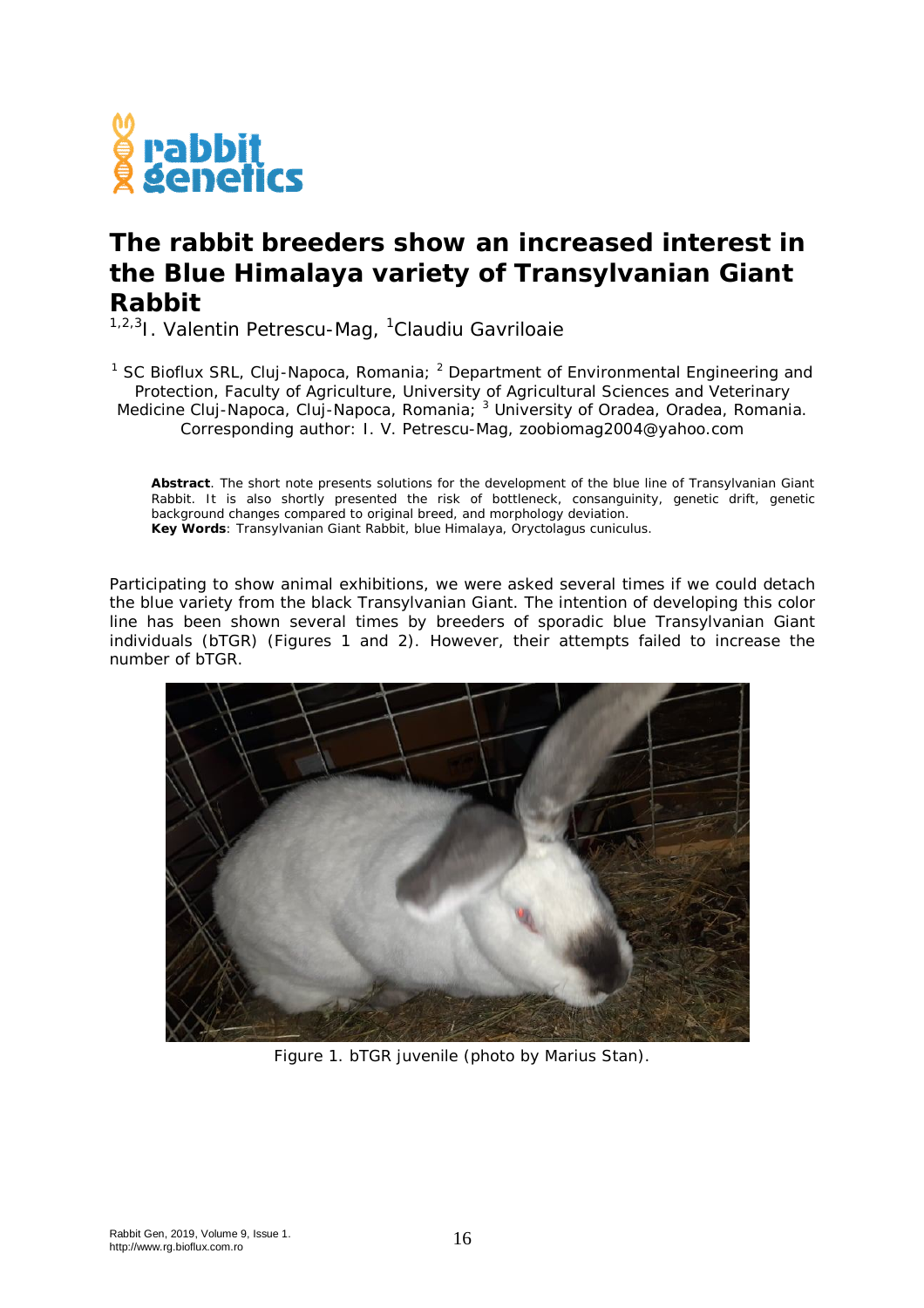

Figure 2. bTGR adults (photo by Marius Stan).

At present, the percentage of bTGR from the total population of Transylvanian Giant Rabbit (TGR) is less than 0.1%. Even if all those individuals will be collected, it will be very likely that the bottleneck effect and the consanguinity will affect the qualities of the descendants. Therefore, a small number of non-TGR individuals will be needed in order to maintain a moderate degree of heterozygosity within the bTGR line.

For this purpose, individuals of large breeds of blue color can be used as shown in Figure 3. The scheme has two steps: i) cross-breeding, and ii) obtaining of  $F_2$  generation. About 1 individual of bTGR color to every 16 individuals will result in  $F_2$  (see Figure 3, in red).

However, these bTGRs are not genetically TGR, but only in terms of color. Genetically, they are only one half TGR and therefore they should be used for infusion only. Their role in the breeding program is avoiding excessive consanguinity in a numerically low population. They should not be used to build a line by themselves, but added to a true bTGR nucleus.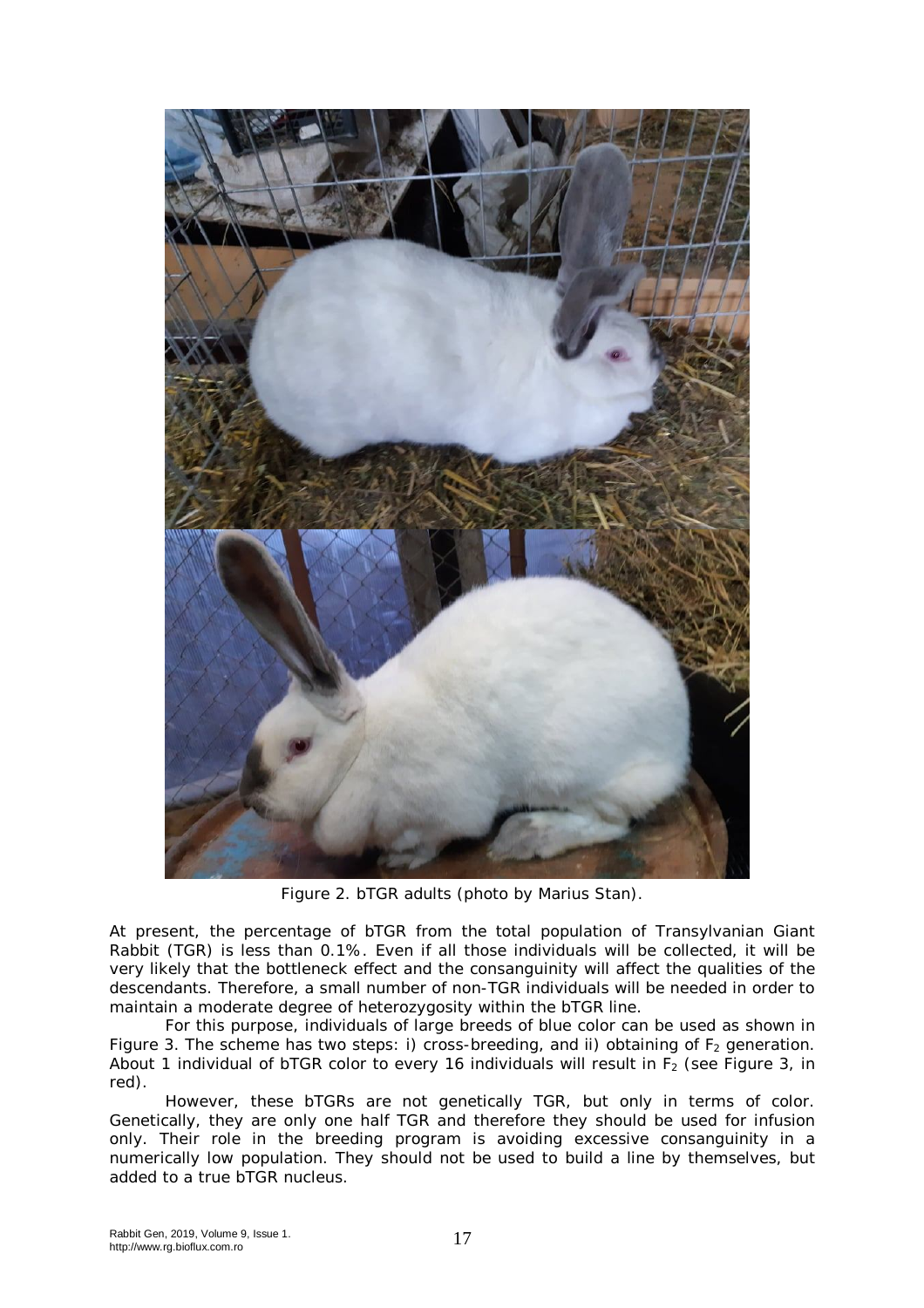| Transylvanian Giant (parent)                                            |                                                                                                                       | Solid blue breed (parent) |                                                     |                                               |
|-------------------------------------------------------------------------|-----------------------------------------------------------------------------------------------------------------------|---------------------------|-----------------------------------------------------|-----------------------------------------------|
| a a B B c <sup>h</sup> c <sup>h</sup> D D E E en en Du Du V V W W Si Si |                                                                                                                       |                           |                                                     | a a B B C C d d E E en en Du Du V V W W Si Si |
|                                                                         |                                                                                                                       | <b>Mejosis</b>            |                                                     |                                               |
|                                                                         | a B c <sup>h</sup> D E en Du V W Si a B c <sup>h</sup> D E en Du V W Si a B C d E en Du V W Si a B C d E en Du V W Si |                           |                                                     |                                               |
| F <sub>1</sub> Hybrid: solid black                                      |                                                                                                                       |                           | aa BB Cc <sup>h</sup> Dd EE en en Du Du VV WW Si Si |                                               |
| Gametes:                                                                | a B C D E en Du V W Si                                                                                                |                           | a B c'd E en Du V W Si                              |                                               |
|                                                                         |                                                                                                                       |                           |                                                     |                                               |
|                                                                         | a B C d E en Du V W Si                                                                                                |                           | a B c <sup>h</sup> D E en Du V W Si                 |                                               |
| Gametes, simplified:                                                    | CD                                                                                                                    | $c^h$ d<br>Cd             | $c^hD$                                              |                                               |
| F2 Hybrids:                                                             |                                                                                                                       |                           |                                                     |                                               |
| Gametes                                                                 | CD                                                                                                                    | $c^h$ d                   | Cd                                                  | $c^hD$                                        |
| CD                                                                      | CCDD                                                                                                                  | C c <sup>h</sup> Dd       | CCDd                                                | C c <sup>h</sup> D D                          |
| c <sup>h</sup> d                                                        | C <sup>h</sup> Dd                                                                                                     | $ch ch$ d d               | C c <sup>h</sup> d d                                | c <sup>h</sup> chDd                           |
| C d                                                                     | CCDd                                                                                                                  | $Ch$ d d                  | CCdd                                                | C c <sup>h</sup> D d                          |
| $c^h D$                                                                 | Cc <sup>h</sup> D                                                                                                     | $chchD$ d                 | C c <sup>h</sup> D d                                | chchDD                                        |

Himalaya (Petrescu-Mag et al 2012; Petrescu-Mag & Botha 2018). D is the gene for dense coat color (Cieslak et al 2011), while d is the gene for diluted coat color (Demars et al 2018).

**Conclusions**. In order to refresh the blood of a numerically reduced variety, individuals from other breeds can be used, but not in an abusive way, because it changes the genetic background and the morphology of the body of the original breed.

**Acknowledgements**. We thank Mr. Marius Stan for providing us the photos depicting the bTGR individuals.

## **References**

Cieslak M., Reissmann M., Hofreiter M., Ludwig A., 2011 Colours of domestication. Biological Reviews 86(4):885-899.